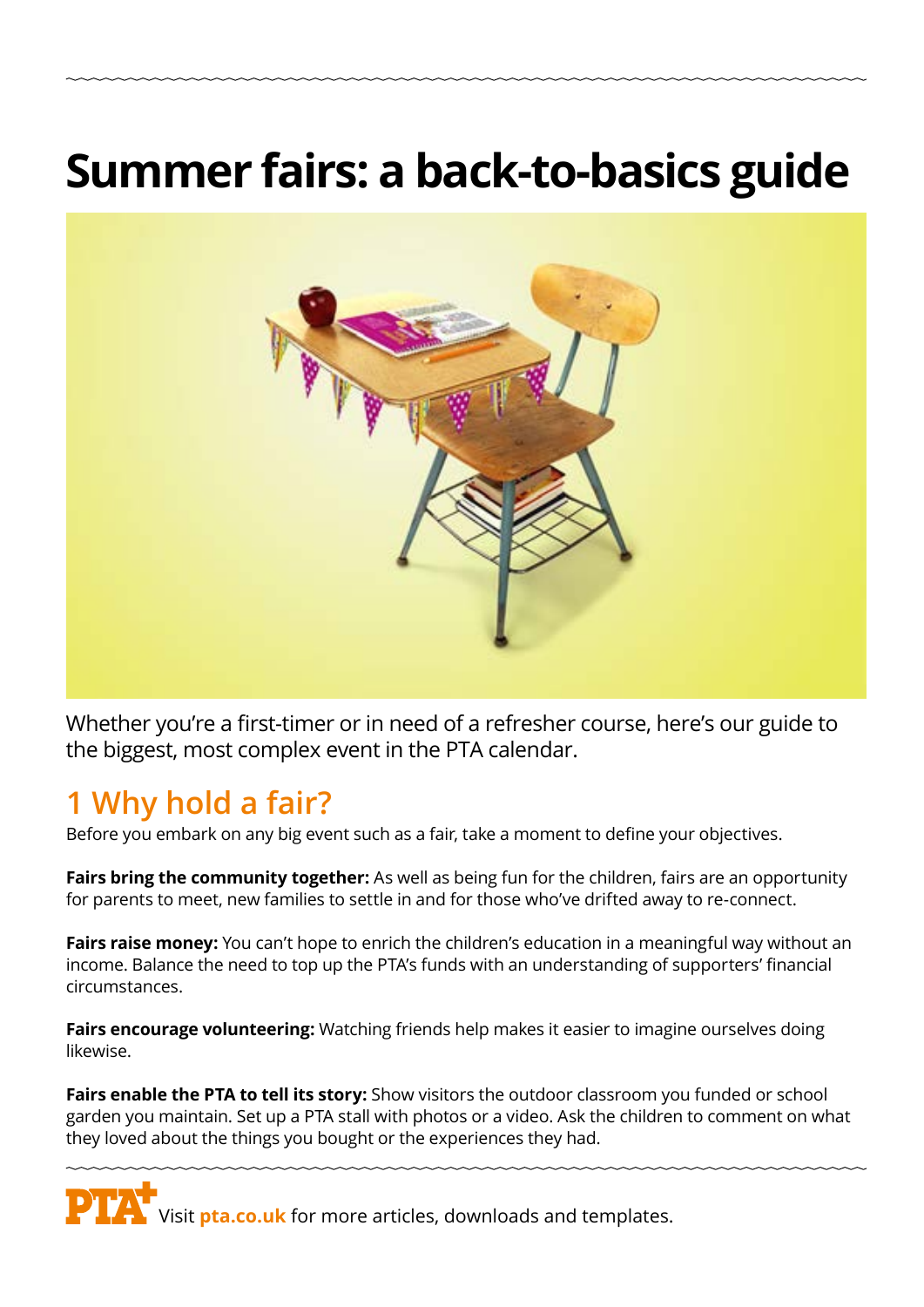Fairs help us reach out: Whether it's for sponsorship or raffle prizes, fairs are the perfect excuse to contact local businesses and build relationships outside the school gates.

**Fairs raise the profile of your PTA within the school and wider community:** People are more likely to support your organisation if they feel included by its activities and aware of its aims.

• Visit pta.co.uk to learn how to **[raise your PTA's profile](https://www.pta.co.uk/running-a-pta/managing-a-pta/raise-your-ptas-profile/).**

## **2 Fix the date and time**

If you haven't yet set a date, speak to the school as soon as possible. Avoid dates already set for school activities such as exams and sports day, and check for clashes with local events, national holidays and sporting fixtures.

Allow a couple of hours each side for setting up and clearing away. If you plan to serve food, open at a time when visitors will be hungry and remember small children often eat early.

Once the date is set, use every opportunity to publicise it to parents. Having a date to work towards will get the team focused and make it feel real.

#### **3 Assemble your team**

A summer fair can't happen without people. If possible, appoint a fair sub-committee to leave some committee members free to concentrate on running the PTA and any other fundraisers. Draw up a list of jobs and work out what skills are needed. If there are gaps, put out a call for specific roles – you might be surprised at who offers to help.

### **Key roles**

**Event lead:** Oversees the whole thing. A good planner, organiser and decision-maker.

**Volunteer coordinator:** Someone well connected within the school community who can drum up volunteers and assign roles.

**School liaison:** A main contact from the school staff who can relay enough detail without overwhelming anyone.

**Logistics:** In charge of following the site plan on the day. May work alongside the school caretaker or facilities manager. Someone with practical experience who can help with shifting and lifting. May help with or conduct the risk assessment.

**Money:** Check your treasurer is available to be in charge of the money and appoint an independent observer to check it's counted and stored correctly on the day.

**Eco officer:** Identifies ways to do better for the environment.

**Entertainment lead:** An organised individual who's happy to book attractions and acts. Should be good on the phone.

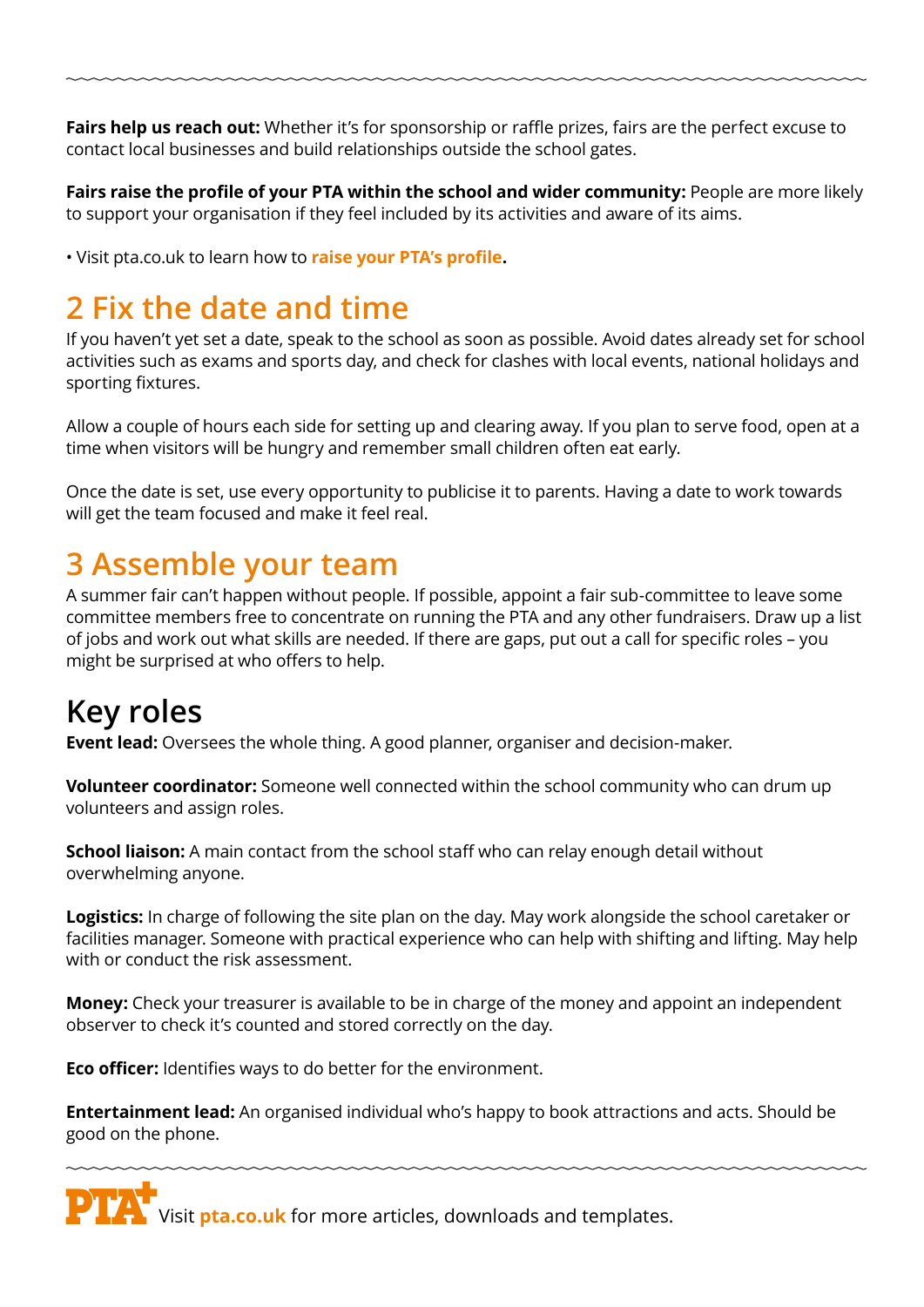**Food and drink:** Put someone experienced in charge of the barbecue and bar. Appoint a primary contact for external food vendors.

**Raffle/sponsorship coordinator:** Someone well-connected who's not afraid to ask local businesses to give items or money in return for publicity.

**Publicity:** Someone to get the message out and entice people to your event. Task this person with publicising the fair through the PTA's own channels, making sure school communications include a mention and making it known in the local area. May also write press releases.

**Graphic designer:** If you have a design professional on your team, ask them to get started on some simple creative ideas as soon as possible. May produce posters, flyers, social graphics, banners and event signage.

**Announcer:** A confident public speaker who can make everyone laugh. Make sure this person knows what's happening on the day and who they need to mention and thank. If there's no obvious volunteer, book a professional for this role.

**First aiders:** The PTA is legally bound to keep people safe and should make sure it can respond to potential incidents. If no one suitably qualified comes forward, the Red Cross or St John Ambulance may provide first aiders in return for a donation.

**General volunteers:** Once a basic plan is in place, contact all your supporters. Ask for their help clearly and directly and make it easy for them to reply. Offer short slots, so everyone has plenty of time to enjoy the fair. Nearer the date, post on social media, put a sign-up sheet in the playground and ask the class reps to post on WhatsApp groups. Ensure volunteers know when they are needed and where they should report to on the day. Ask them to check if their employer offers match funding.

• Visit pta.co.uk to find out how to **[encourage people to sign up](https://www.pta.co.uk/events/fairs/boosting-support-volunteers/).**

#### **4 Make an outline plan**

Get your team together. With the overall objectives in mind, decide what's essential, what would be nice to have and what you would rather avoid.

**Budget:** A budget provides a starting point and will help you stay on track. Pull together some topline figures based on income and expenditure. Consider the cost if you have to revert to a contingency plan.

**Size:** Specify the ideal number of visitors. If it's your first fair, or the school are concerned about numbers because of Covid, keep to the school community. Otherwise, go all out for a big day anyone can attend.

**Space:** Ask the school what's available both outside and in. Can you access the field and playground? Will the toilets be open or should you hire portable toilets? Can the PTA use the kitchens? Which classrooms might be used as changing rooms, to count and store money or for indoor attractions? Can the fair be held inside if the weather's bad?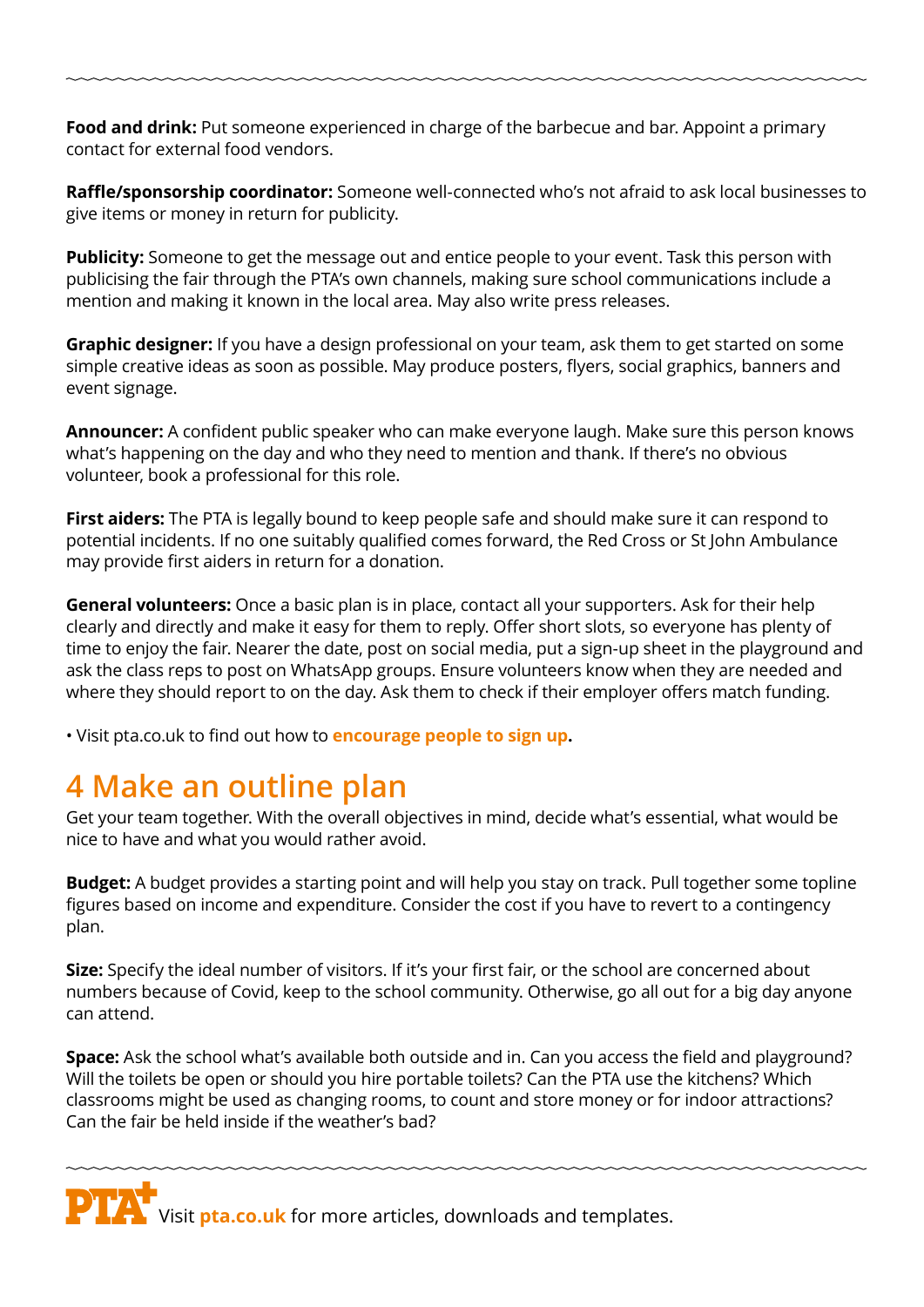**Theme:** A good starting point for attractions, stalls and games, a theme can be based around a main attraction such as a circus, a national holiday, sporting event or famous book. Or opt for a classic theme, for example the great British seaside or Wild West.

**Equipment:** Does the PTA own a shed full of games and tents or can you borrow them? Has the person who previously lent their marquee now left the school? Make a list of what you've got and the things you need then decide how to best obtain them.

**Main attractions:** Hiring impressive attractions such as inflatables, slides or fairground rides is sure to get people talking about your fair – even outside the school gates. Check the benefits outweigh the costs, and book them early.

**Arena:** Gymnastics displays, school bands, pet shows and the like are fun ways to add value to the fair without high upfront costs. Or put up a stage and host live bands. Decide who to approach and give them one point of contact.

**Food:** PTA-run food stalls can be big moneymakers. Base your offering on the time of day and preferences of your crowd. Sell snacks such as crisps and cake for when tummies start to rumble.

**Sponsorship:** Set a target of how much you hope to make. Be clear about what you'll offer in return and fulfil those obligations.

**Raffle:** It's more work than it may appear at first, but a raffle is an excellent way to raise money and build relationships with prize-givers.

**Eco policy:** More PTAs than ever are keen to reduce the environmental impact of their events. An eco-friendly event doesn't necessarily create more work and can bring everyone together. Write down what's achievable for you and stick to it.

**Create a schedule and set deadlines:** Use the plan to help people visualise the event and get key stakeholders on board.

• Visit pta.co.uk to find out all about **[fair main attractions](https://www.pta.co.uk/events/fairs/spring-and-summer-main-attractions/)**

• Download our template and start **[writing letters to businesses](https://www.pta.co.uk/running-a-pta/community-engagement/how-to-write-letters-to-businesses/).**

#### **5 Stay safe and legal**

Check with the local authority to make sure your fair will meet their health and safety requirements. Be aware of best practices, which activities require a licence and when to apply. Find out more at pta. co.uk.

**Insurance:** The PTA has a duty of care to protect visitors. Public liability insurance will help cover members and volunteers should there be an injury to a third party ie, a member of the public. Insurance may also cover fire damage and theft of property and money. Make sure any external stallholders or activity providers are covered, either by your insurance or their own.

**Temporary Event Notice (TEN):** To sell alcohol at the fair, you'll need a TEN. Apply to your local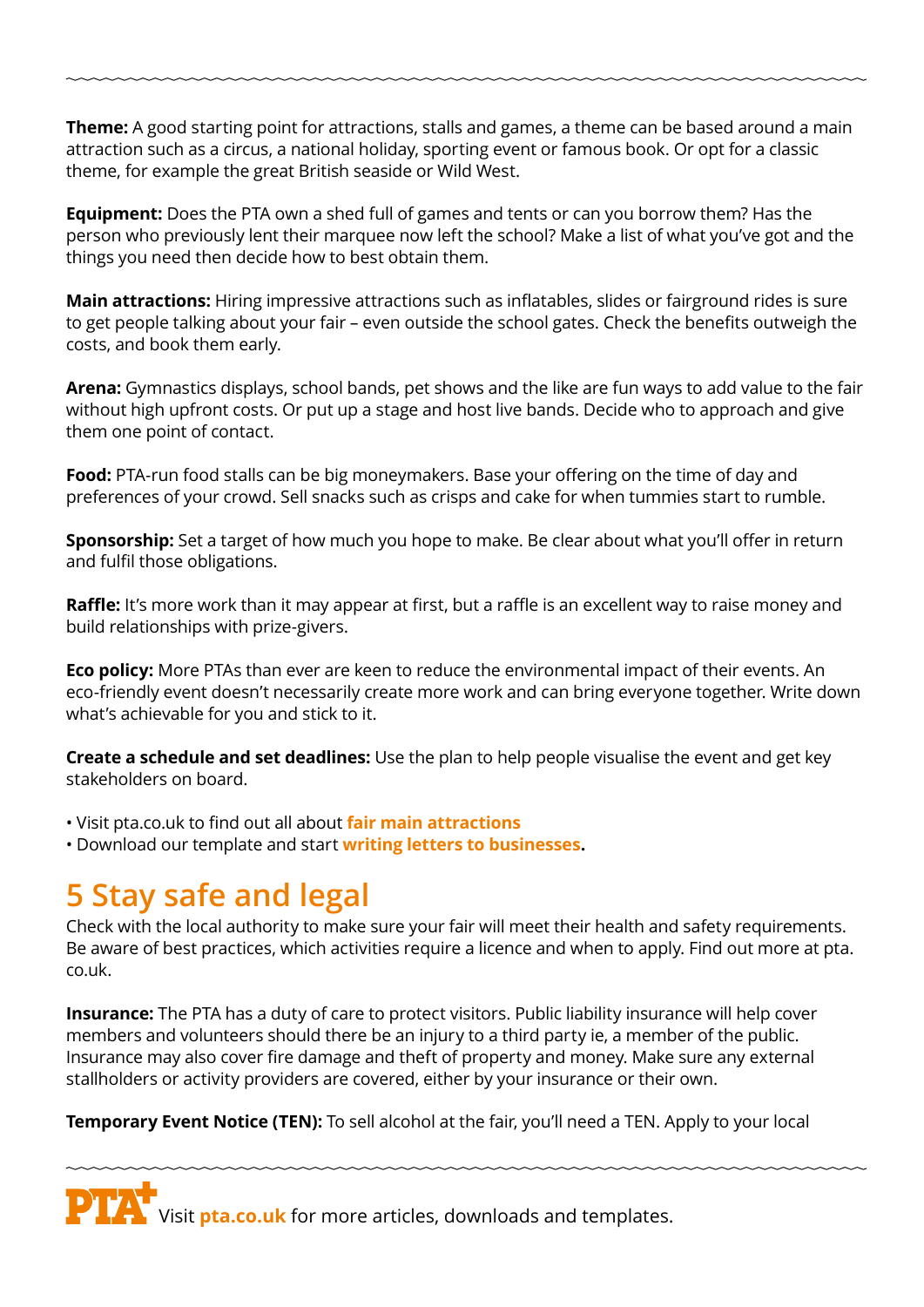authority with ten working days' notice to cover processing.

**Raffle licence:** If you want to sell raffle tickets in advance, you'll need a small lottery licence from the local authority. No licence is required for a raffle where all tickets are sold at the event.

**Music licence:** To play music, you'll probably need a licence. Ask if the school has TheMusicLicence as this will most likely cover you. Not all streaming services allow the use of a personal account to stream music for the public, so check their terms and conditions too.

**DBS checks:** General volunteers don't need a DBS check in order to help at your summer fair. However, it may make everyone feel more comfortable to avoid situations where an unchecked volunteer is left in sole charge of children.

**Health and safety:** Ask yourself how safe the event is, who's coming and what will they be doing? Perform a needs assessment to decide how many first aiders you need and make sure they are trained. Plan what you'll do in an emergency. Who will be in charge of decision making? Nominate a contact for emergency services and consider how you'll clear the site if necessary.

**Risk assessment:** Record anything you identify as being capable of creating a genuine risk to health and safety, and which a reasonable person would take steps to guard against. Then record the measures taken to mitigate these risks. Include any actions taken against Covid infection. Download a risk assessment template at pta.co.uk. Obtain risk assessments from third-party activity providers and append or incorporate them into your own so that everyone can see the risks that have been identified and how they are being managed.

• Visit pta.co.uk for answers to your questions on **[risk assessments](https://www.pta.co.uk/events/planning/faqs-risk-assessments-for-ptas/)**.

• Get the right licence – see our **[licensing guide](https://www.pta.co.uk/events/planning/licensing-guide-all-you-need-to-know/)**.

### **6 Fill in the detail**

Once the basic structure is in place, start working on the finer points.

**Main attractions and arena:** Ask external contractors and community groups what they will need on the day and make sure you can accommodate them. Confirm bookings and swap contact details. Prepare a timetable and circulate to all. Ensure all external providers have their own public liability insurance.

**Stalls and games:** Work out what to include and offer options for all ages – Y6 won't be so keen on hook a duck or face painting. Incorporate a mix of stalls with up front costs and those that can be run for free. Research what was done previously and look at what you own, what can be borrowed or hired, and what might be made. Offer arty parents a 'makers' stall or ask if they might run creative workshops. Ask the school about Y6 enterprise stalls. List the requirements for each stall and allocate someone to take charge of it.

**Equipment:** Check any PTA-owned games are in good order. Put up tents and marquees to make sure they aren't damaged, particularly if you haven't used them for a while.

**Eco-friendly event:** Look at every area of the fair and plan to reduce energy, waste and landfill.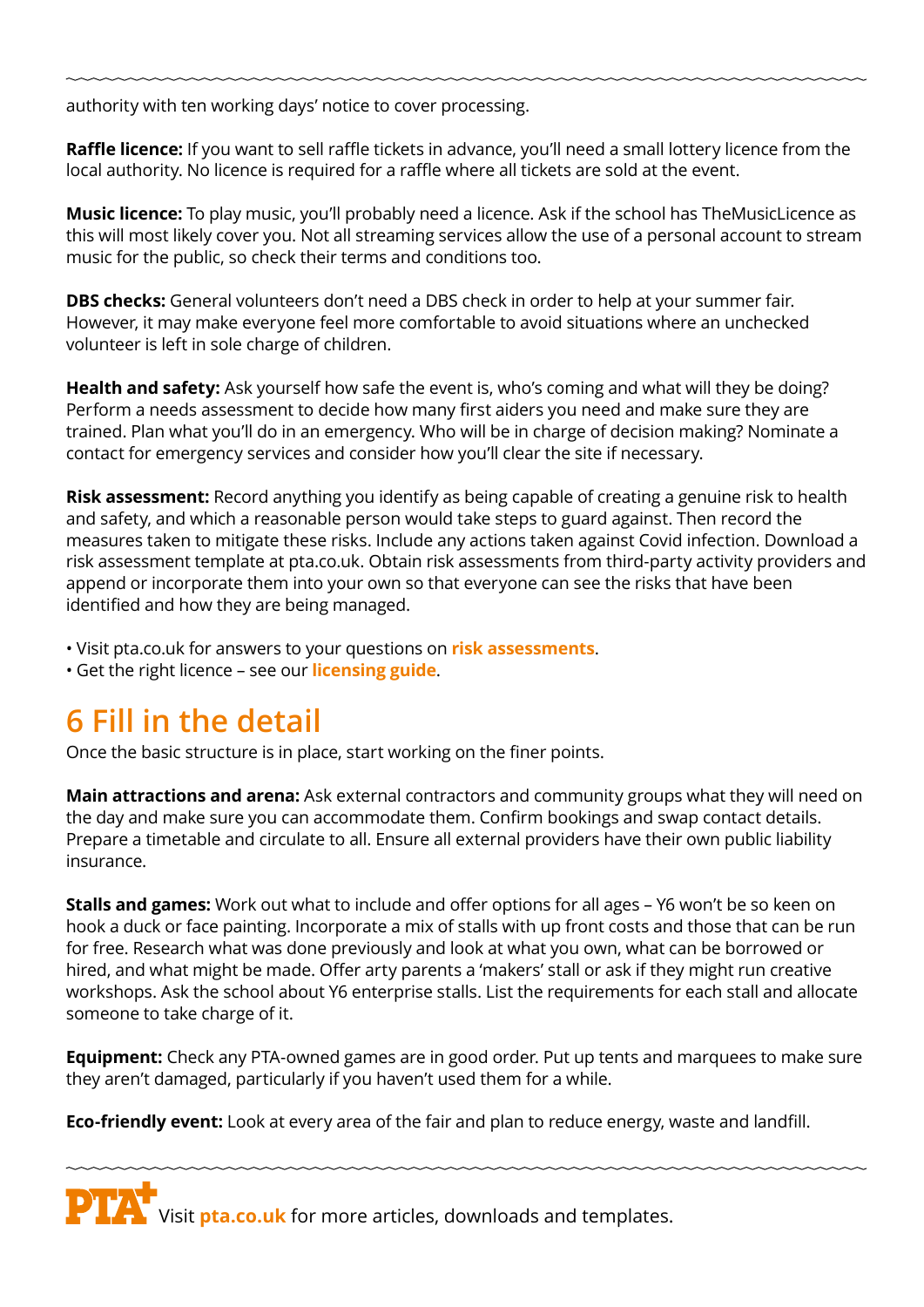- Find alternatives to plastic plates, cups and cutlery.
- Buy local, seasonal, organic food.
- Ask external stallholders about their sustainability practices.
- Donate any leftovers to a local food bank or shelter.
- Avoid unnecessary printouts.
- Ask visitors to bring cloth bags and refillable water bottles.
- Signpost the recycling area and mark bins clearly.
- Ask visitors to walk or cycle to the event or to carpool.
- Use a token system or award free turns on attractions and stalls to avoid cheap plastic prizes.

**Sponsorship and raffle prizes:** Confirm sponsorship packages and contact previous sponsors, parents who run their own businesses and any businesses new to the area. Speak face to face or on the phone if possible. Bigger companies may ask for a request in writing.

**Covid:** Be realistic about how developments may affect your plans. New variants of concern might still cause things to change.

**PTA-run food stalls:** To maximise profits, offer something substantial at lunchtime. Plan your offering to appeal to as many people as possible based on your school's demographic and include vegetarian and vegan options if possible. Buy good quality food and be mindful of food safety, including storage and cooking temperatures. Check you have the necessary equipment to cook it on and that you can make enough in a short time to stop long queues from forming. Work out how much to buy and decide where to get it from. Look at previous fairs: what was on offer? How many were sold? What was the profit? Can you improve on this without sacrificing quality?

**External food stalls:** Make sure your choice of external food sellers complements the PTA's offering. Draw up contracts and confirm bookings on time.

**Drinks:** A bar can give you a good income but may be inappropriate at some schools for cultural or religious reasons. Offer staple summer drinks such as beer, wine, gin and tonic or jugs of Pimm's. In addition, cocktails and mocktails provide a potentially profit-making twist. Check with the school whether glass bottles or glasses are allowed and plan accordingly.

Offer hot beverages as well as soft drinks that will appeal to children and adults. Provide access to water for everyone.

**Prizes:** For the children, games are all about winning prizes. Decide what to offer, where to source them and how many you'll need. Buy from a reputable seller and make sure items are labelled with the importer's contact details and carry the UKCA mark (formerly CE mark). For tombola and stall prizes, minimise outlay by holding a non-uniform day and ask parents to donate good quality, used items in return.

A token system allows for quality over quantity. Rather than winning lots of small prizes, children win multiple tokens, which can be exchanged for a selection of larger prizes. It's a great way to encourage them to participate as they try to win enough tokens for their favourite prize – just make sure you don't run out.

Award some experience-based prizes such as a free turn on the bouncy castle or a voucher for another game.

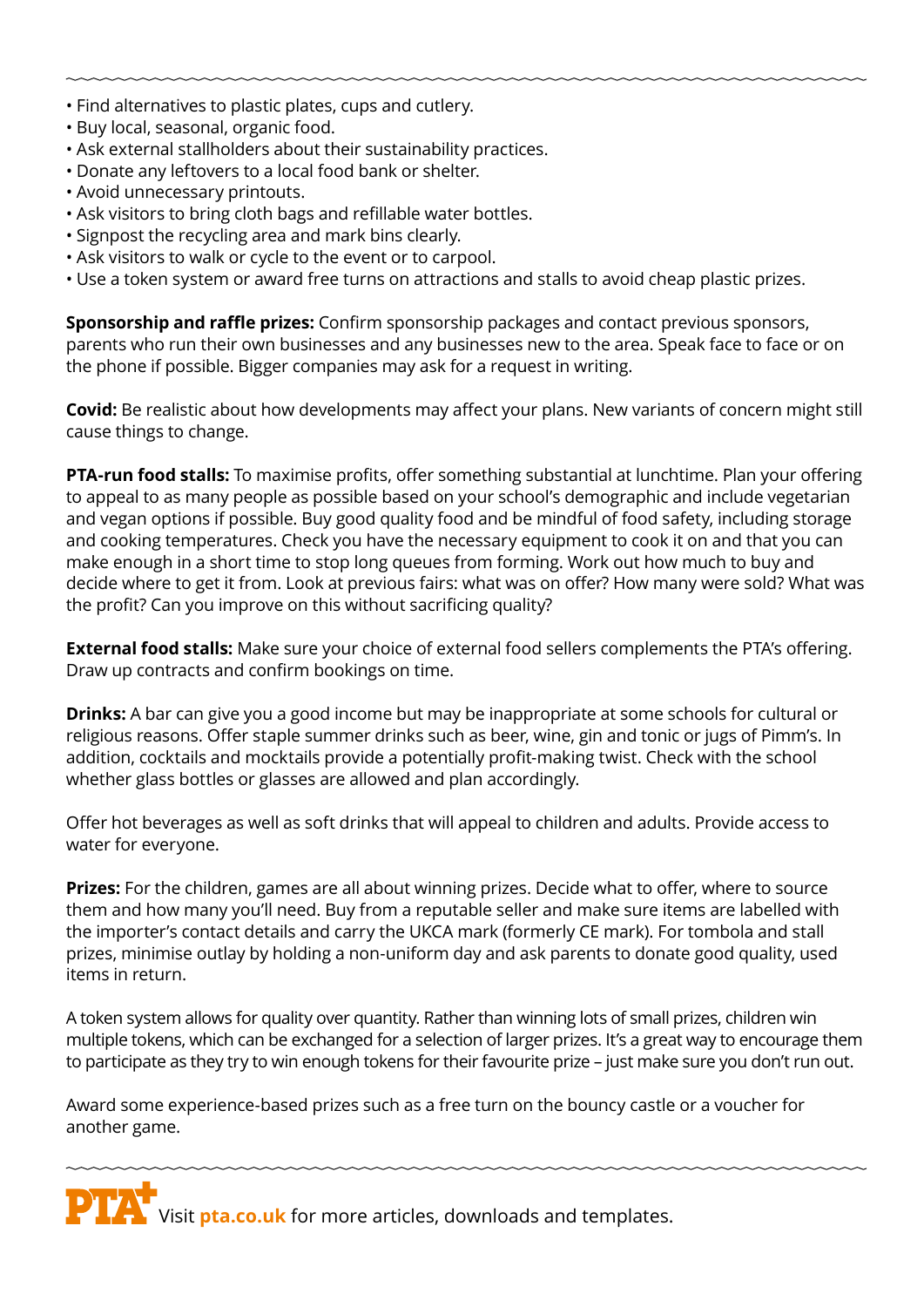**Add-ons:** An art competition, bake-off, silent auction or 100-square grid will help add extra interest and excitement to your fair. Make sure you have the resources to organise them properly.

**Inclusive PTA:** Is the fair accessible to those with special needs or disabilities? Have you considered allergies? Can you help families in difficult financial circumstances?

**General volunteers:** Ask supporters for their help and make it easy for them to reply. Offer short slots so everyone has time to enjoy the fair. Ensure people know when they are needed and where they should report to on the day. Ask them to check if their employer offers match funding.

**[B](https://www.pta.co.uk/events/planning/faqs-risk-assessments-for-ptas/)udget:** Revisit the budget and modify where necessary.

- For stall and game ideas, visit our **always-updated [guide](https://www.pta.co.uk/events/fairs/always-updated-guide-to-summer-fair-games-and-stalls/)**.
- Visit pta.co.uk to discover all about **[fair prizes](https://www.pta.co.uk/events/fairs/all-about-fair-prizes/)**.
- For more add-ons, find out how to **[add more to your summer fair](https://www.pta.co.uk/events/fairs/add-more-to-your-summer-fair/)**.

#### **7 Promotion**

Getting the right information to the right people at the right time will make sure people remember your event. Don't be shy – shout about the fair to the people you want to attract.

**Target audience:** Who are your potential visitors, and where do they go for information. The school newsletter and PTA social channels are a good start for the parents, but think of ways to get the children excited too – will the teachers or the head mention the fair in lessons or assembly? If you're hoping to attract the local community, find out about local listings magazines and websites. Remember, not everyone uses social media or even the internet.

**Draw up a promotions calendar:** If you're juggling multiple messages across different media, a calendar will help you stay on track and meet deadlines. As all good marketers know, messages are more effective when repeated, so schedule regular updates. Start with the essential information. Potential visitors need to know when and where the fair is happening along with details of the most exciting attractions. As time goes by, flag up additional items of interest and news to keep up the momentum.

**Be realistic about how much time is available:** Spread most of your promotions across the six weeks before the event with a big push at the end. Research deadlines for local newsletters, listings websites and press, and add those to your calendar too.

**Posters:** The most important thing about a poster is the information it conveys, not how pretty it looks. Create a simple design and keep font sizes big enough to be read from a distance. Use it on social media or print on A3 for the greatest impact.

**Banners:** Ask permission from your local authority at least a month before putting up any banners outside the school. Use generic wording, such as 'summer fair this Saturday', so the banners can be used every year.

**Programme:** Include a timetable of events, site map, location of first aid, list of raffle prizes and

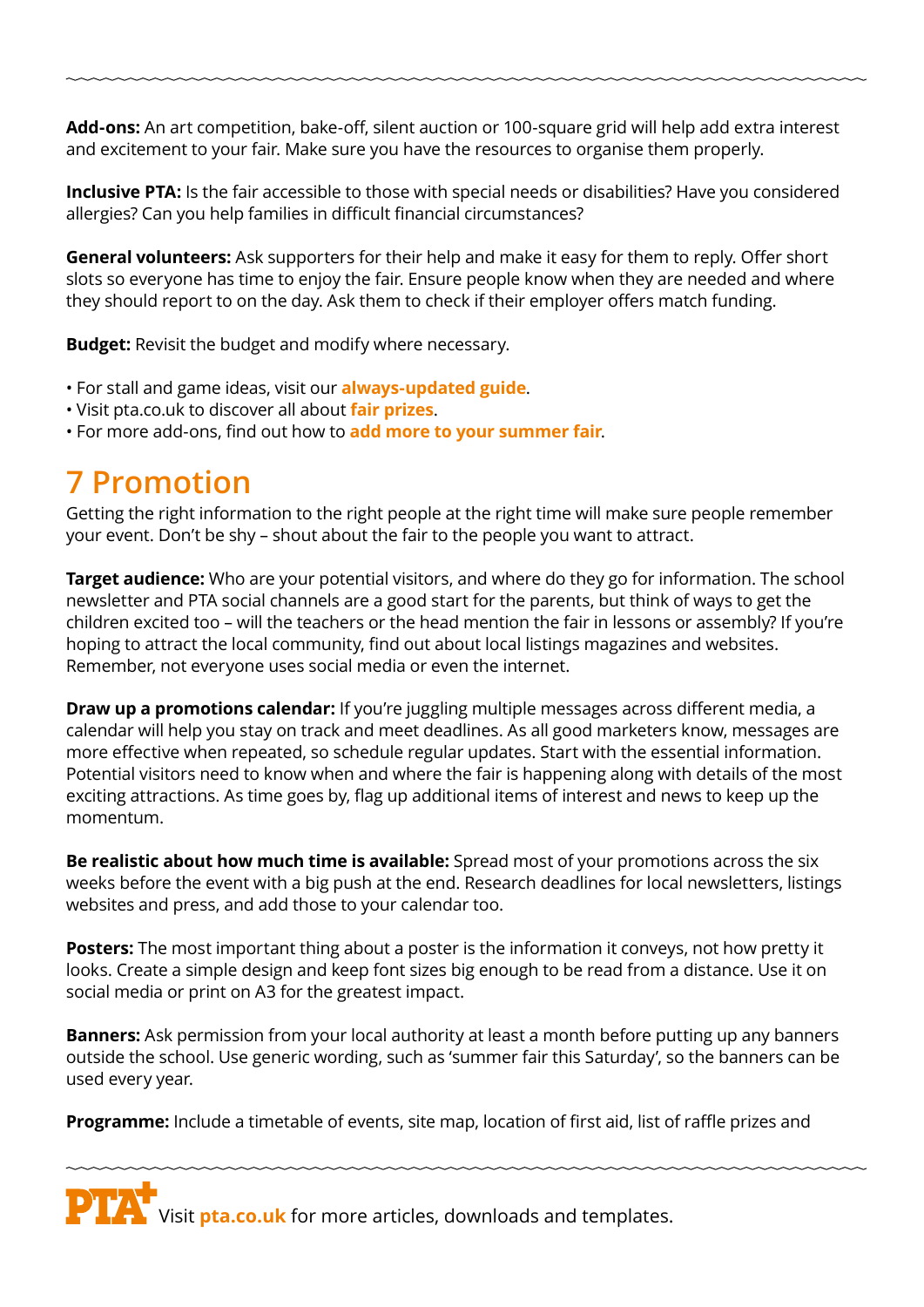information about the PTA. Leave space for any adverts or listings promised to sponsors.

**Other design jobs:** Ask your designer if they can supply simple A4 signs for toilets, recycling, first aid and refreshments as well as for each stall.

• Let everyone know about your fair. Go to pta.co.uk for more about **[summer fair publicity](https://www.pta.co.uk/events/fairs/summer-fair-publicity/)**.

# **8 Money**

The price you charge for each element of the fair will directly affect the amount you raise, who attends, and the feedback you receive. Too much can exclude some families; too little, and you risk not covering your costs or wondering why you went to so much effort.

**Admission:** Set prices at round numbers ie, £2 admission or £5 for admission plus three raffle tickets, to save too much time giving change. A 'pay what you can' system feels inclusive, eliminates change altogether and may actually raise more.

**Games and stalls:** Make sure the price for each stall is clearly signposted. Offering activities at different price points and some for no charge will help everyone join in. Be practical – it's easier for parents and helpers if a game costs 20p or 50p as it only requires one coin. Or charge £1 for three turns. Aim to send every child home with a prize.

**Refreshments:** Check deals at local supermarkets or try wholesalers and ask about sale-or-return. Take into account the cost of items such as plates, cups, sauces and condiments and base the price on the total cost plus a realistic mark-up.

**Vendors:** Be transparent about money – agree on a fee or arrange for the PTA to receive a percentage of the takings. Get it in writing.

**Excess stock:** Hold a playground sale to dispose of leftover items that aren't suitable for the food bank or give unused items to volunteers or another PTA. Find a dry place to store non-perishables so they can be used another time.

**Cash:** Work out how much float each stall requires and order it from the bank in plenty of time.

**Cards:** Ideal places to put the PTA's card machine include the gate, the bar, profitable stalls and big attractions. Or sell tokens at the entrance that visitors can 'spend' to avoid handling cash.

• Go to pta.co.uk to find out more about **[better buying](https://www.pta.co.uk/running-a-pta/managing-a-pta/better-pta-buying/)** for your PTA.

### **9 On the day**

Prepare a bag containing practical essentials such as pens, paper, scissors and spare batteries. See our event survival kit at pta.co.uk.

Make sure everyone knows when the site opens to volunteers. When people arrive, direct them to a list of jobs. If they're new or not confident, partner them up with an old hand.

During set-up, keep everyone motivated by providing snacks and hot drinks.

**PTA** Visit *[pta.co.uk](http://www.pta.co.uk)* for more articles, downloads and templates.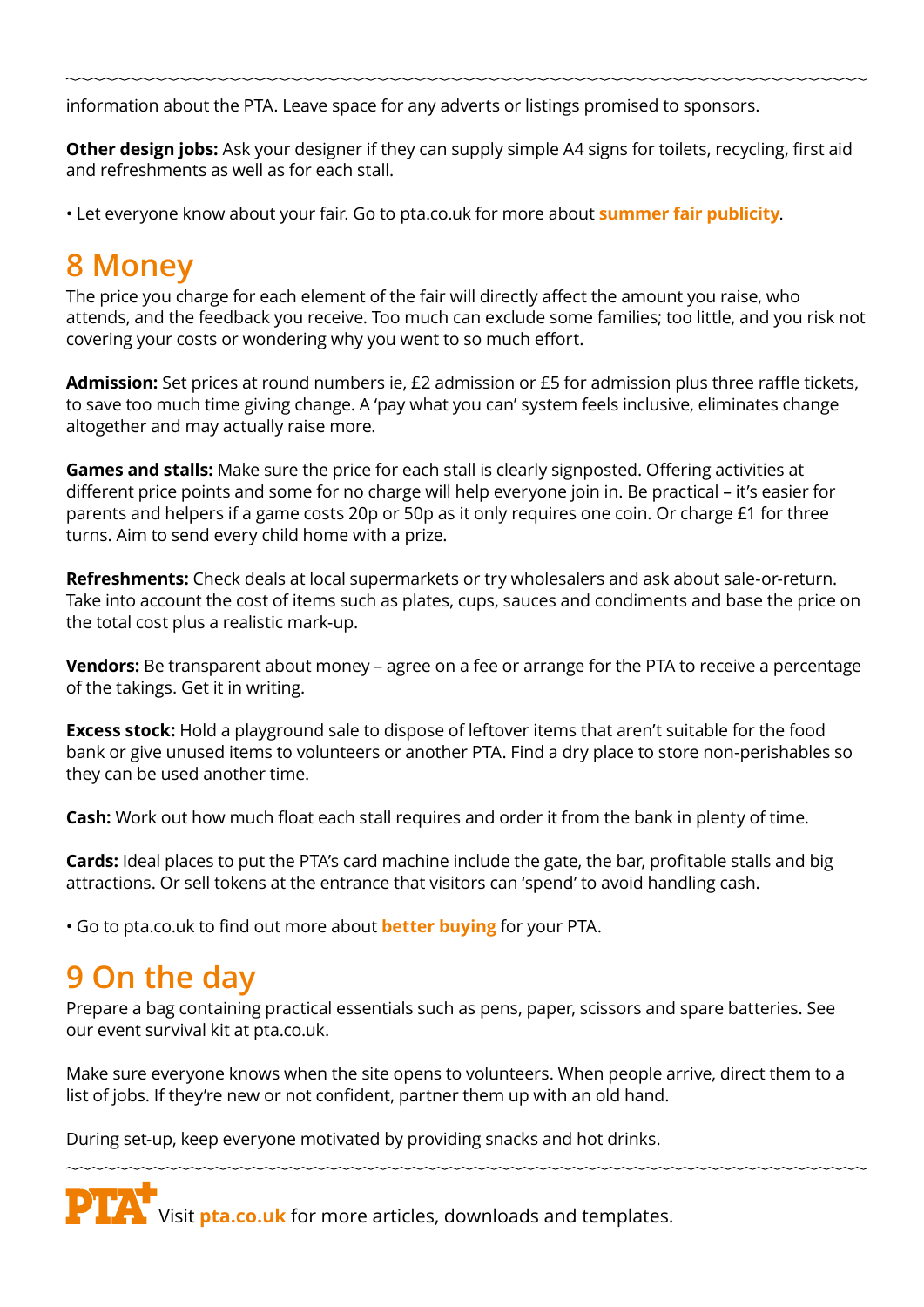Light the barbecue with enough time for it to reach the right temperature. This means food will be cooked through quickly and help avoid long queues. Prevent queues by having buns at the ready and onions pre-chopped.

Look after cash in a transparent way. Appoint a minimum of two people to be responsible for floats, collecting and counting cash and storing it safely. Make a list of each stall with details of the float at the start. Note how much cash is collected from each stall and when.

Keep everything as tidy as you can during the event. Once it's over, it's all hands on deck to get everything back to normal. Agree with the school beforehand if you need the following day too! Remember, barbecues will be hot, so you may have to return the next day to clean them and tidy them away.

Bank cash as soon as possible.

#### **Keep your team happy**

- Offer free tea and coffee or a voucher for a drink at the bar
- Pop by from time to time to answer questions, provide help or give them a break
- Give everyone a phone number in case of emergencies
- Provide a play area for the children of anyone helping set up or clear away
- Compile running notes for each stall with details of costs, rules and advice for helpers
- Download our **[event survival kit](https://www.pta.co.uk/events/planning/event-survival-kit/)** at pta.co.uk.
- Learn about **[summer fair event logistics](https://www.pta.co.uk/events/fairs/summer-fair-event-logistics/)**.

#### **10 Review and thank**

A little extra work now will save hours next year. Go back to the start and reflect on how you've achieved your objectives.

**Fairs bring the community together:** Use photos and video where possible to remind everyone of the great time they had. Thank everyone for coming along and supporting you. Use all your communications channels.

**Fairs raise money:** As soon as you've crunched the numbers, tell everyone how much the fair raised and what you plan to do with the money.

**Fairs encourage volunteering:** Don't let the trail go cold. Follow up on anyone interested in knowing more about your association.

**Fairs enable the PTA to tell its story:** You've persuaded people your work is valuable. Tell supporters about your future plans and their potential impact on the children.

**Fairs help us reach out:** Thank all your volunteers and write to the businesses who gave donations or supported your event. Tell them how much you raised and what you plan to do with the money. Make this the start, not the end, of the conversation. How can you build on these relationships?